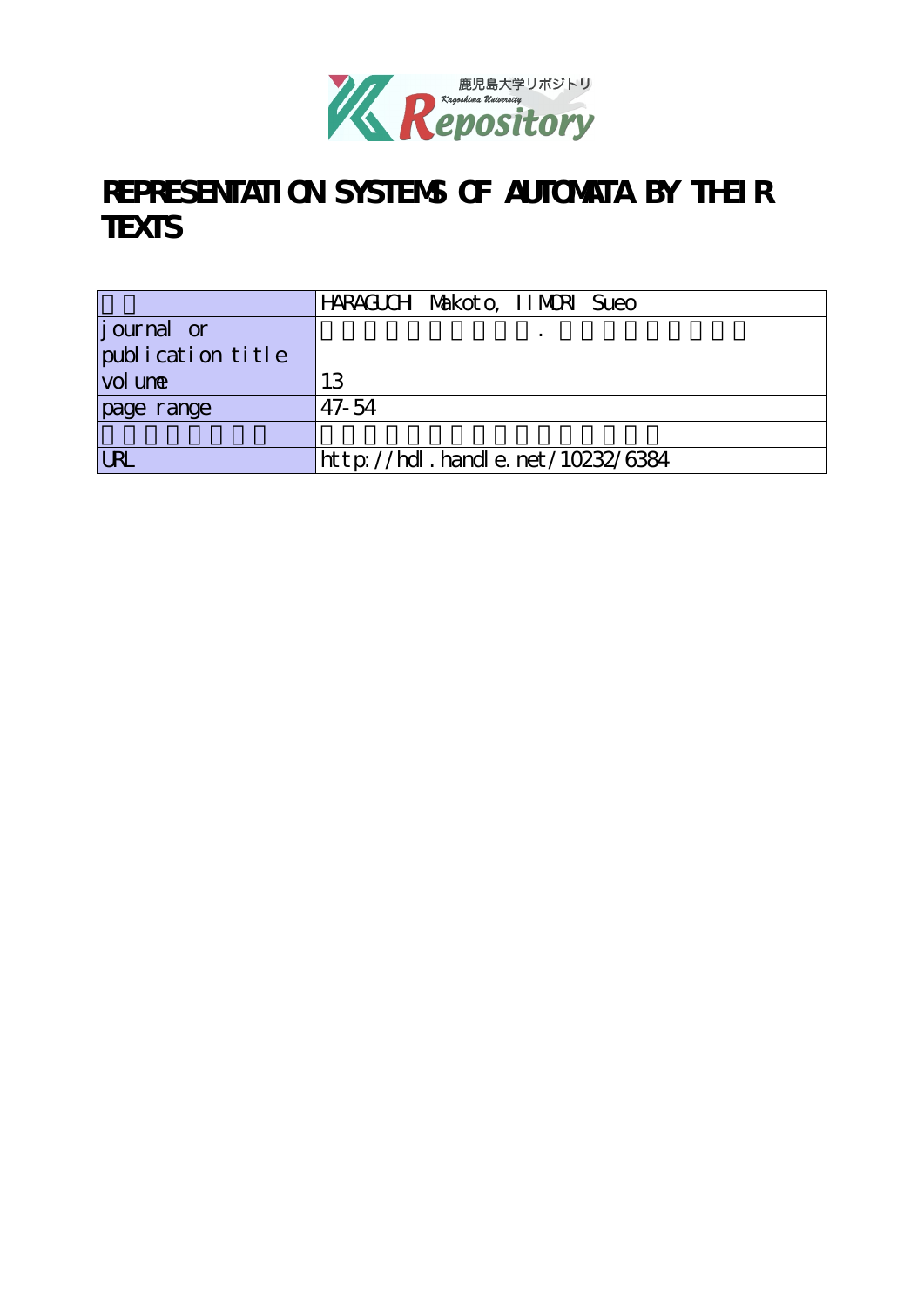## REPRESENTATION SYSTEMS OF AUTOMATA BY THEIR **TEXTS**

|                    | HARAGUCH Makoto, IIMORI Sueo              |
|--------------------|-------------------------------------------|
| <i>j</i> ournal or |                                           |
| publication title  |                                           |
| vol une            | 13                                        |
| page range         | $47 - 54$                                 |
|                    |                                           |
| LRL                | $http$ ://hdl. handle. net/10232/00010041 |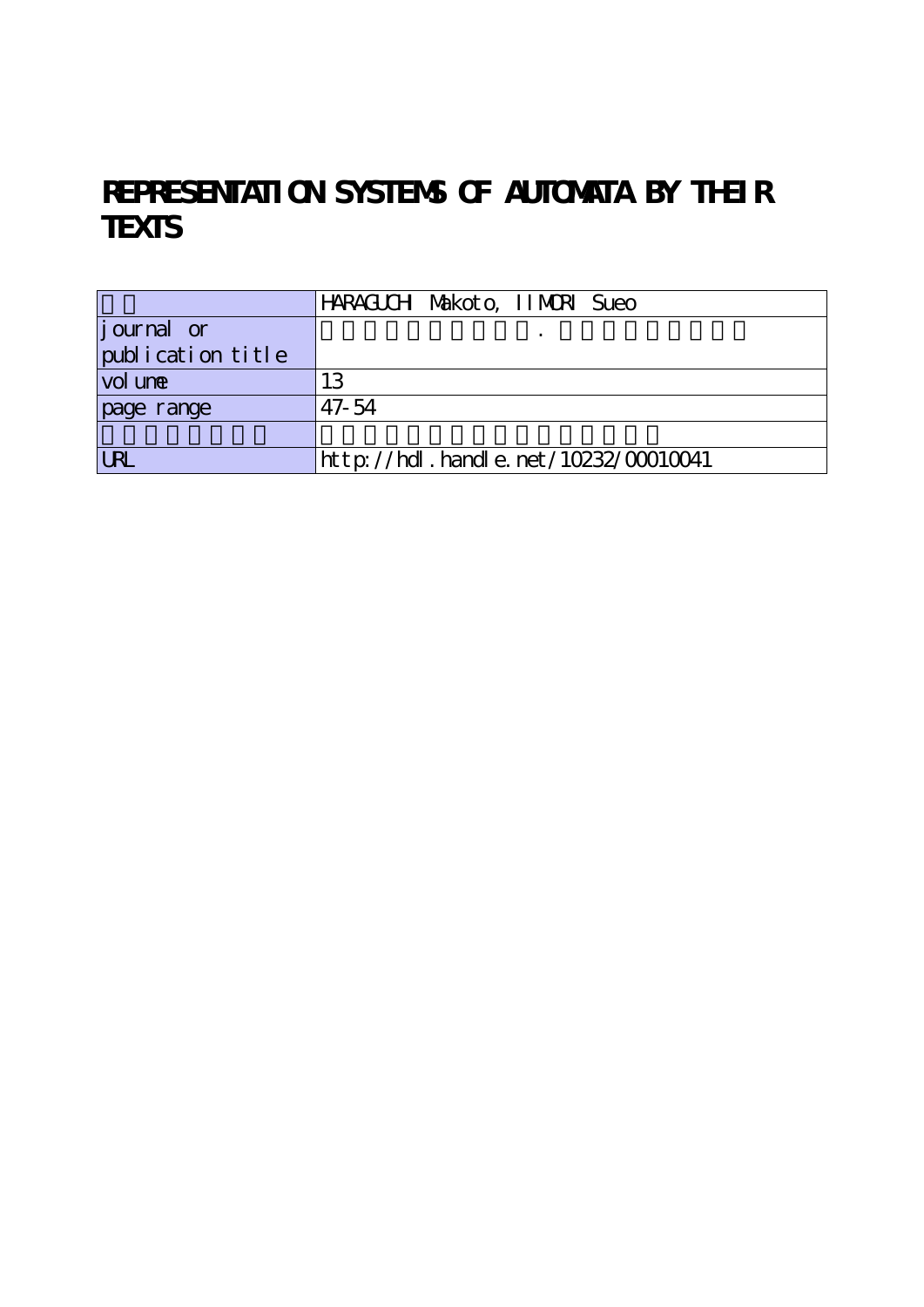Rep. Fac. Sci. Kagoshima Univ., (Math., Phys. & Chem.), No. 13, p. 47-54, 1980

## REPRESENTATION SYSTEMS OF AUTOMATA BY THEIR TEXTS

By

Makoto HARAGUCHI\* and Sueo IIMORI\*\* (Received Sept. 30, 1980)

### Abstract

We study the possibility to represent finite automata by their positive samples called texts. It is shown that, for the class of all finite automata, such a representation is impossible. However, restricting a proper subclass of automata, called stem automata, we really construct the representation system for that class.

## 1. Representation systems

An effective numbering of objects (machines, languages, etc.) can be considered as a system which represents the objects by natural numbers. The numbers in the system are called codes or indices. The system has an encoder, which associates the objects with the codes, and a decoder, which reconstructs the objects, with the following equation.

$$
decode(code(object)) = object.
$$

Certainly, the equation is essential to the representation. Hence, one may represent the objects by their data rather than by numbers so long as the equation is satisfied. We denote this idea by the following diagram.

$$
OBJ \xrightarrow{\qquad f} \text{DATA},
$$

where **OBJ** is a class of objects (called a object space), **DATA** is a class of data (called a data space), and f and g are total recursive functions such that  $q(f(x))=x$  and that  $f(x)$ is "consistent" with  $x$  in OBJ.

In this paper, we are interested in classes of finite automata as the object space. Now, what do we allow as a data space号 Biermann [1], and Tanatsugu and Arikawa [6] gave the system

$$
\text{REG} \xrightarrow{\qquad f \qquad} D^+ \times N \,,
$$

where REG is the class of all regular sets,  $D^+$  is the class of all finite sets of (positive) strings, and  $N$  is the set of all positive integers. Enomoto and Tomita  $[2]$  gave the system

Department of Mathematics, Faculty of Science, Kagoshima University, Kagoshima, Japan.

<sup>\*\*</sup> Department of Mathematics, Faculty of Education, Saga University, Saga, Japan.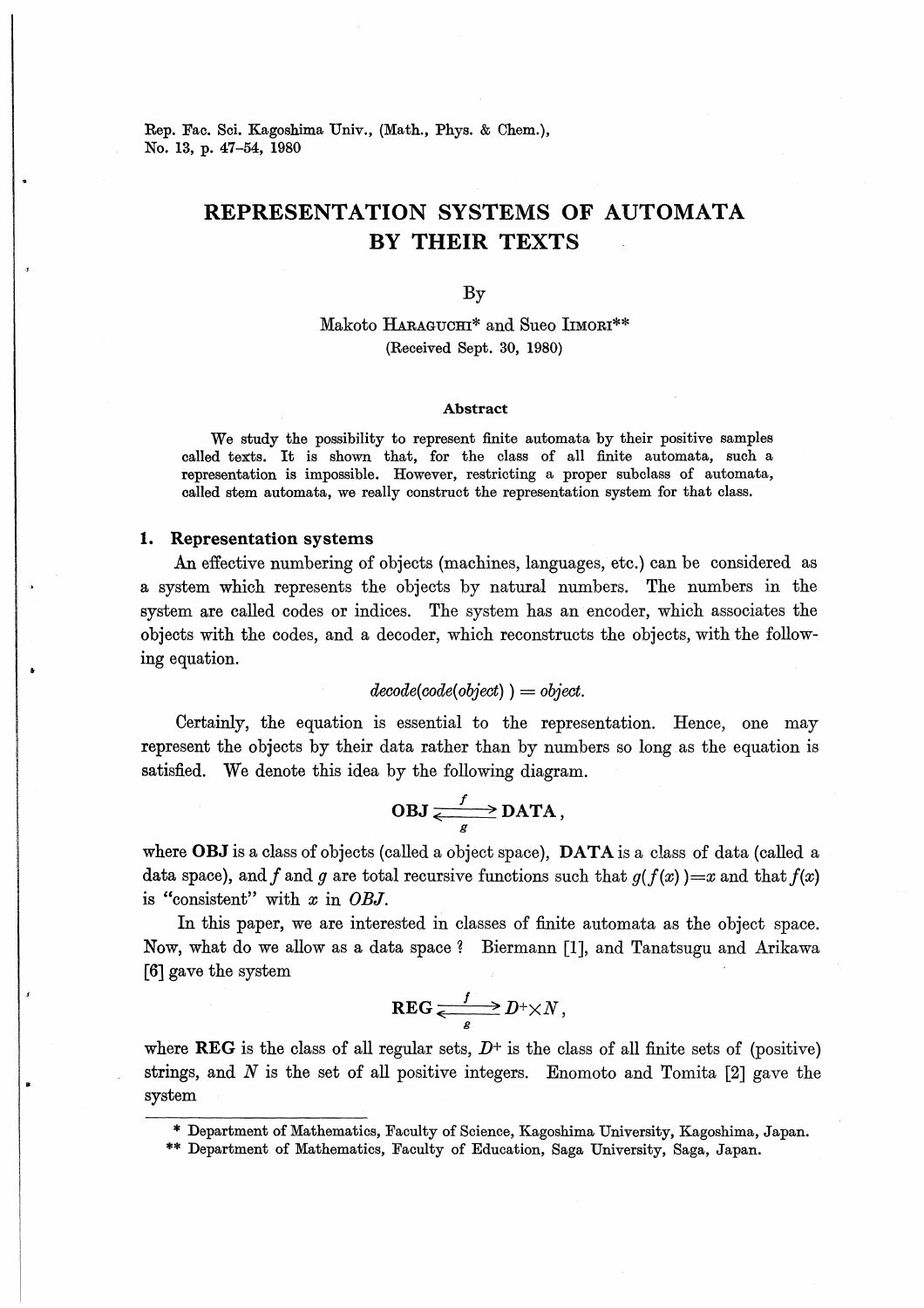M. HARAGUCHI and S. IIMORI

$$
\text{AUT} \xleftarrow{f} D^{\pm},
$$

where AUT is the class of all finite automata, and  $D^{\pm}$  is the class of all finite sets of signed strings.

While their results are useful ones, what the authors want to study is whether we can represent automata by their positive samples only. Therefore, our data space is  $D^+$ . The elements of  $D^+$  are called "texts" (Gold [3]). Formally, we call  $d \in D^+$  a text of  $x \in \text{REG}$  [AUT] if  $d \subseteq x$  [ $d \subseteq b(x)$ ], where  $b(x)$  is the regular set recognized by x.

DEFINITION 1. A representation system (R.S. in short) of a class  $L$  is a diagram

$$
L \xrightarrow{\qquad f} D^+ \qquad \text{such that } g(f(x)) = x \text{ and}
$$

 $f(x)$  is a text of x for each x in L. We denote the R.S. by a 3-tuple  $(L, f, g)$ .

In Section 2, we show that AUT has no representation system.

In Section 3, we define the subclass **STEM** of stem automata, and consider the relations between the stem automata and their texts. The considerations introduce a text generator  $G_k$  and an expansion procedure E, and we show that (STEM,  $G_k$ , E) is a The expansion procedure uses "subtext relations", and this technique is origin- $R.S.$ . ated with Huzino [5].

Another related works are found in Schubert [7] and Gold [4]. Schubert gave a non-effective method to represent partial recursive functions by their finite functions. The representation is based on the sizes of machines, not on the structural relations. Stating in terms of our definition, Gold gave the system  $AUT \xleftarrows {\mathbf{D}^{\pm} \atop \epsilon} \mathbf{D}^{\pm}$  with the property that  $g(d)=x$  whenever  $f(x) \subseteq d$ . Our system for stem automata loses the property, however, this is because the negative samples are not allowed in our system.

#### 2. **Fundamental Results**

The following theorem is also valid for any class L with  $L\supsetneq D^+$ .

THEOREM 1. There is no R.S. of REG.

**PROOF.** Assume to the contrary that  $(REG, f, g)$  is a R.S. Since there exists an infinite language in REG, f is not an identity function on the subdomain  $D^+\subseteq \text{REG}$ . Therefore, there exists a set  $x_0 \in D^+$  such that  $f(x_0) \subsetneq x_0$  and  $f(x_0)$  is not empty. Now assume that  $f(fx_0) = f(x_0)$ . Then  $f(x_0) = g(f(f(x_0))) = g(f(x_0)) = x_0$  holds. This contradicts to  $f(x_0) = x_0$ . Hence,  $f(f(x_0)) \subset f(x_0)$  holds and  $f(f(x_0))$  is not empty. Similarly, we obtain the infinite sequence of the finite sets  $\{f^{(n)}(x_0)\}\$  such that

 $f^{(n+1)}(x_0) \subsetneq f^{(n)}(x_0)$ ,

where  $f^{(n)}(x_0)$  is an abbreviation of  $f(f(\cdots f(x_0)\cdots))$ . Clearly, this is a contradic-

tion.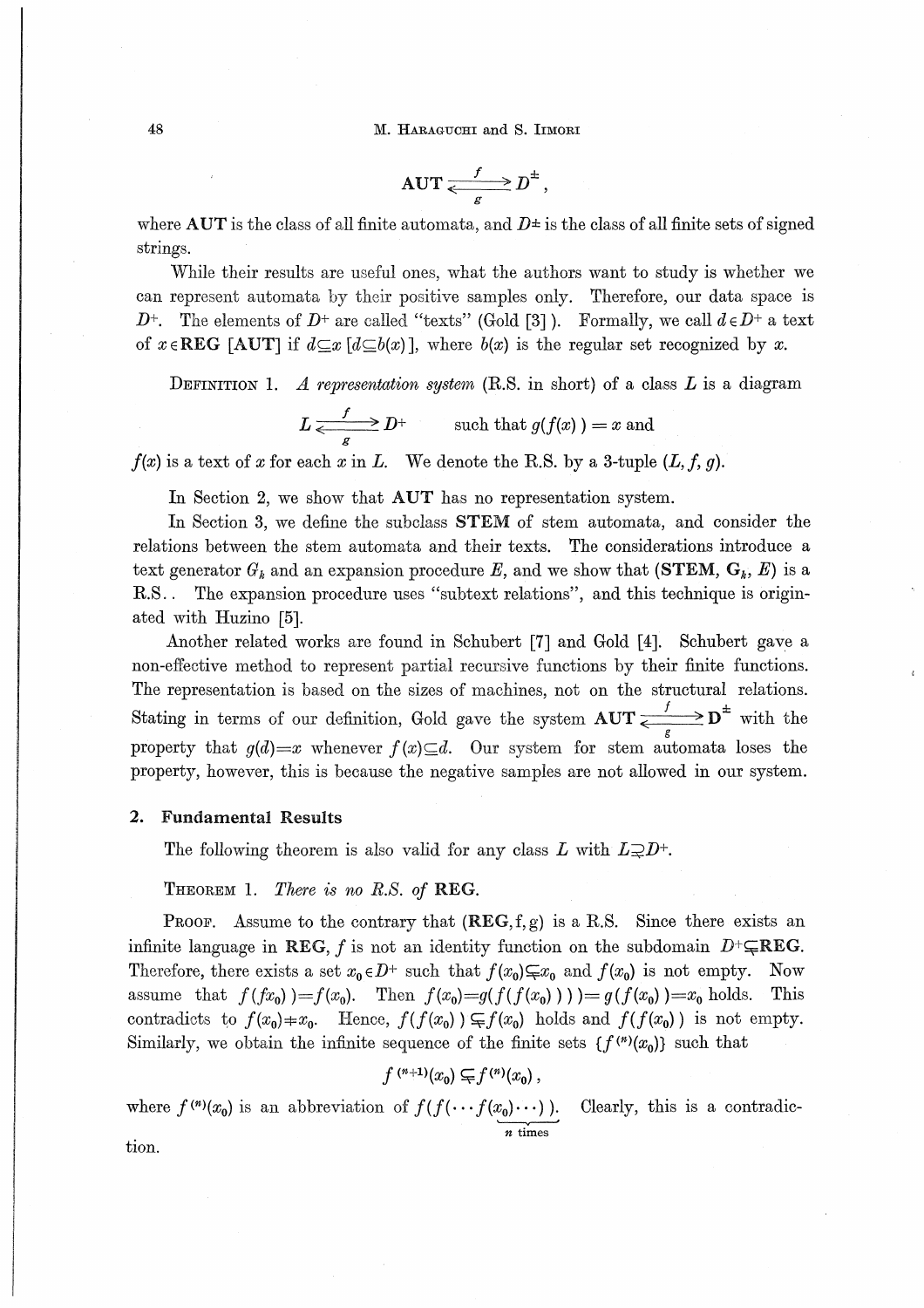COROLLARY. There is no R.S. of AUT.

**PROOF.** If otherwise, composition of  $AUT \xrightarrow{\bullet} D^+$  and  $REG \xrightarrow{b} AUT$ becomes a R.S. of REG, where  $r$  is a "realization".

In other words, the theorem asserts that it is impossible to represent both infinite and finite sets by texts. On the other hand, finite regular sets are of no concern. Hence, it is natural to restrict our considerations to REG\*, the class of all infinite regular languages.

## THEOREM 2. There is a R.S. (REG\*, f, g)

**PROOF.** Let  $x_1, x_2, x_3, \cdots$  be an effective enumeration of **REG**\* with no repetitions. We define the encoder  $f$  by

 $f(x) = if x = x_1$  then  $\min_w [w \in x]$ 

else (let x be  $x_k$ )  $\min_w [w \in x \text{ and } w \notin \{f(x_1), \dots, f(x_{k-1})\}].$ 

The decoder  $q$  is defined as

$$
g(d) = if d = \phi \text{ then } \phi \text{ else flag } (\min_{w} [w \in d])
$$
  
flag  $(w) = x_{\min_i} [f(i) = w].$ 

It is easy to verify that the functions are totally defined, f is one-to-one, and  $g(f(x)) =$ The consistency is trivial from the definition of f.  $x$ .

The proof of the theorem uses a coding of REG\* to N, hence a text  $f(x)$  of x dose not reveals the structure of  $x$ . In the next section, we investigate the structural relations between the stem automata and their texts. In counter to the theorem 2, the relations reveals the structures of automata.

#### **Stem Automata** 3.

A stem automaton has a very simple structure, however, is not trivial. First we list up the necessary definitions.

DEFINITIONS. A stem over a finite alphabet  $\Sigma$  is a linear tree such that

- 1. the leaf is specified by the reserved name "end,"
- the arc to the leaf is labelled by  $\sharp \notin \Sigma$ , an end marker, and 2.

each arc except 2, is labelled by a letter  $\sigma \in \Sigma$ . 3.

The nodes except leaf are called states. The order on the set of states is defined as

$$
q_1 < q_2
$$
 iff  $q_2$  is on the path form  $q_1$ .

The unique path from q to q' is denoted by  $(q \rightarrow q')$ .

A stem automaton consists of a stem S and a set of arcs R, and is denoted by  $(S, R)$ . Each arc in R is of the form  $q_i \rightarrow q_j$  with  $q_i \geq q_j$ , and is called "return" arc. Moreover, for each letter, there is exactly one transition out of each state. Note that a stem automaton is a determinstic finite automaton under the interpretation that the initial state is the root of the stem and that the state q with  $q \stackrel{*}{\rightarrow} end$  is the unique final state.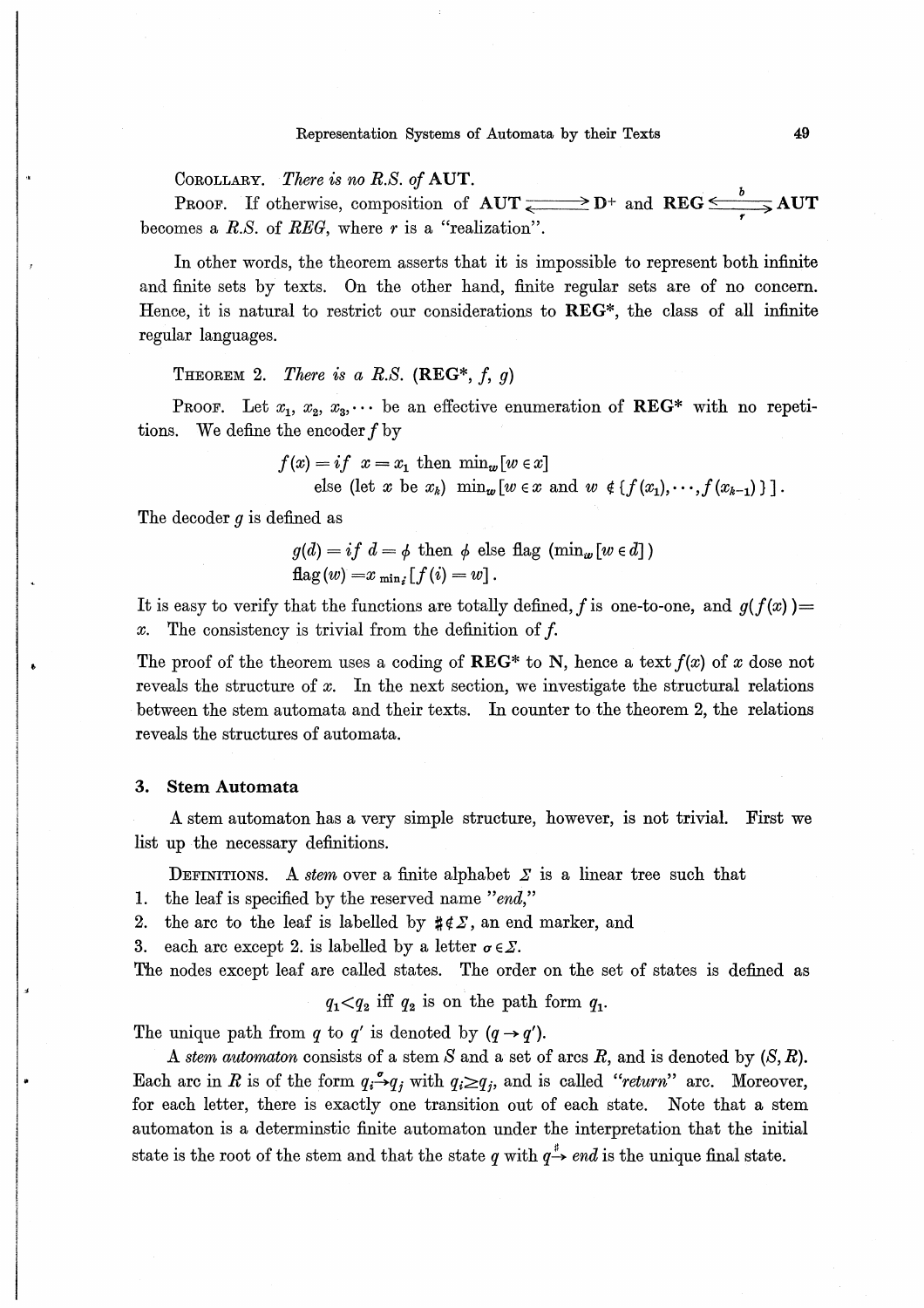Example.



Now consider the following loop structure to find systematic relations between the stem automata and their texts.



For each  $n\geq 0$ ,  $(w\sigma)^n wy \in b(q)$  whenever  $y \in b(q')$ , where  $b(q)$  is the set of all path from  $q$  to end. Let  $A$  be a set

 $A=[wy, (w\sigma)wy, (w\sigma)^2wy, (w\sigma)^3wy, \cdots, (w\sigma)^kwy],$  a text of q. After scanning w, A becomes

 $B=(y, \sigma wy, \sigma(w\sigma)wy, \sigma(w\sigma)^2 wy, \cdots, \sigma(w\sigma)^{k-1}wy),$  a text of q'. Moreover, after scanning  $\sigma$ , *B* becomes

 $C=(wy, (w\sigma)wy, (w\sigma)^2wy,\cdots, (w\sigma)^{k-1}wy$ , a subtext of A.



The figure F roughly shows the relations of texts and transitions, where  $\partial_{w}L$  denotes the derivative of the language  $L$  with respect to the string  $w$ .

Thus if we generate each text for each state by moving backward through the stem path and by iterating loops continuatively using fixed "loop parameter', then the structure of the automaton corresponds to the expansion of the text using the deriva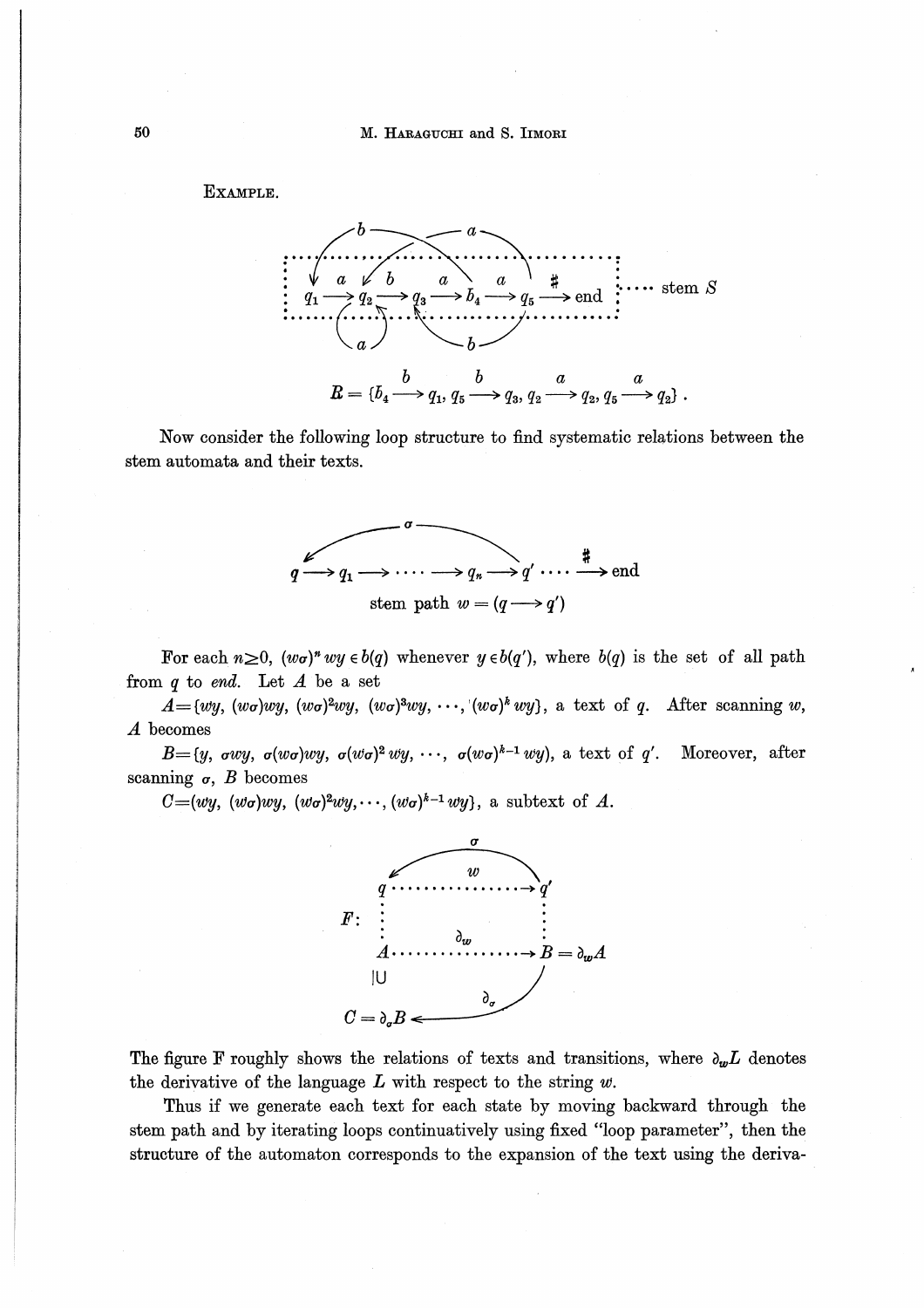tives, especially, the subtext relations reveal the structure of return arcs. The text generation is done by the text generator  $G_k$  and the text expansion by the expansion procedure  $E$ .

TEXT GENERATOR  $G_k$ 

For a stem automaton  $x=(S, R)$ , a text  $D_q$  for each node q is inductively constructed: Base: for the leaf node,  $D_{end} = {\lambda}.$ 

Steps: 
$$
D_q^{s \ell l} = \begin{cases} \sum_{\sigma \in SA_q} \sum_{j=0}^k \sigma^j & \text{if } SA_q = \phi \\ \{\lambda\} & \text{if otherwise} \end{cases}
$$

where  $SA_q \ni \sigma$  iff  $\sigma$  is a "self arc"  $q \rightarrow q$ .

$$
D_q^{\prime \, \epsilon \, i} = \begin{cases} \sum\limits_{q' \in R_q} \left[ \sum\limits_{j=1}^k (wr)^j w \right] D_q & \text{if } R_q \neq \phi \\ \phi & \text{if otherwise,} \end{cases}
$$

where  $R_q \ni q'$  iff q' is a state from which a return arc  $q' \rightarrow q$  exists, and  $w = (q \rightarrow q') \neq \lambda$ . Finally

$$
D_q = D_q^{self}[\tau D_{q'} + D_q^{ref}],
$$

where q' is the direct successor of q in the stem, that is,  $q \rightarrow q'$  is a stem arc.  $G_k(x)=D_q$ , where q is the root of the stem.

EXAMPLE. In the following figure, dotted lines show the correspondences of states and texts, and the loop parameter  $k$  is 1.

The expansion procedure E takes  $D \in D^+$  and returns  $E(D) \in \text{STEM}$ . Each state of  $E(D)$  is specified by a string w and is denoted by  $s_w$ .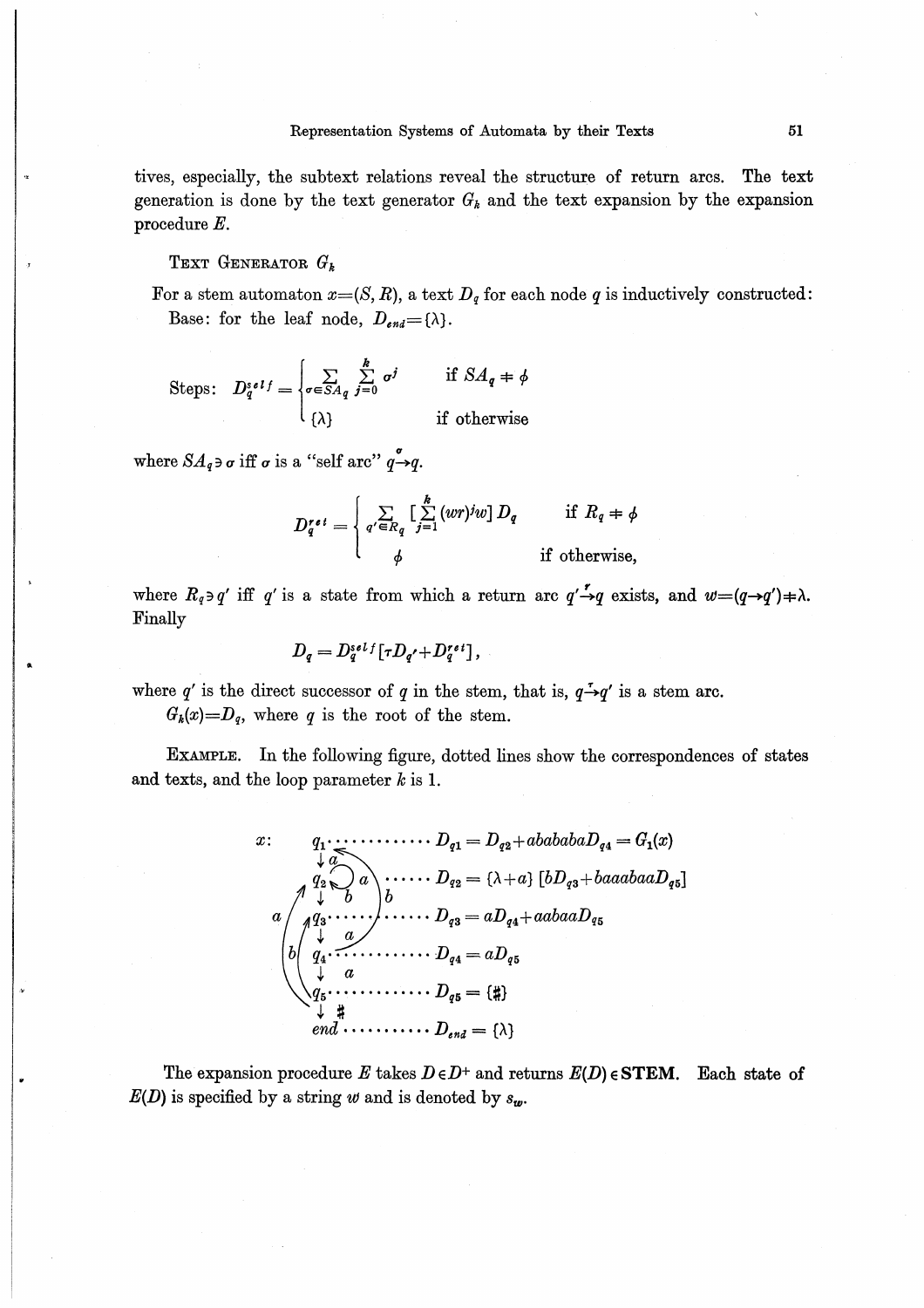## EXPANSION PROCEDURE E.

E is specified by giving the following "expansion rules".

- R1: the initial state is  $s_{\lambda}$
- R2: Assume that  $s_{\lambda}, s_{\sigma_1}, s_{\sigma_1 \sigma_2}, \dots, s_{\sigma_1 \cdots \sigma_n}$  are already created as states, and let w be  $\sigma_1 \sigma_2 \cdots \sigma_n$ .
	- R2-1. if  $\phi \neq b_{w\sigma} D \subseteq b_{\sigma_1 \sigma_2 \cdots \sigma_i} D$  for some  $0 \leq j \leq n$ ,

create the return arc  $s_w \xrightarrow{\sigma} s_{\sigma_1 \sigma_2 \cdots \sigma_j}$ .

- R2-2. if there is exactly one  $\partial_{w\sigma}D=\phi$  such that  $\partial_{w\sigma}D\subseteq \partial_{\sigma_1\cdots\sigma_j}D$  for any  $0\leq j\leq n$ , create the new state  $s_{w_{\sigma}}$  and the stem arc  $s_{w} \xrightarrow{\sigma} s_{w_{\sigma}}$  if otherwise, stop the expansion.
- R3. If the expansion is stopped at  $s_w$  with  $\partial_w D = {\lambda}$ , define  $E(D)$  by the automata expanded. Note that  $s_w$  is the end node. Otherwise,  $E(D)$  is an arbitrary stem automaton.

EXAMPLE. For a text  $D = \{a^2 \sharp, a^3 \sharp, a^2 ba \sharp, a^2 ba^2 \sharp, aba^2 \sharp, aba^3 \sharp, aba^3 \sharp, aba^2 ba \sharp, aba^2 ba^2 \sharp\},\$  $E(D)$  is



Now let us prove that (STEM,  $G_k$ , E) is a R.S. From the definition of the text generator, we have

FACT. For each  $k \geq 1$ ,  $G_k$  satisfies the consistency condition, that is,  $G_k(x) \subseteq b(x)$  for each x.

LEMMA. Let  $\Lambda_w$  be  $\partial_w G_k(x)$  for a stem automaton x. Then, for each state q of x, we have

$$
\Delta_{\mathbf{w}}=D_q+\sum_{(q',q'',\sigma)\in C_q} \left[\sum_{i=1}^k (q\to q'')\left\{\sigma(q'\to q'')\right\}^i\right]D_{q''},
$$

where w is the stem path  $(q_0 \rightarrow q)$ ,  $q_0$  is the initial state, and a 3-tuple  $(q', q'', \sigma)$ ) $\in C_q$  iff  $q'' \rightarrow q'$ is a return arc with  $q'' \geq q$  and  $q > q'$ .

In what follows, [for q', q'', q, and  $\sigma$  with  $q' \leq q \leq q''$  and  $q'' \rightarrow q' \in R$ , we denote the expression  $\left[\sum_{i=n}^{m} (q \rightarrow q'') \left\{\sigma(q' \rightarrow q'')\right\}^i\right] Dq''$  by  $I(q', q, q''; \sigma; n, m)$ . The meaning of this expression is as follows:  $\sigma$ 

"Iterate the loop  $q' \rightarrow q \rightarrow q''$  i times at the state q, where  $n \leq i \leq m''$ .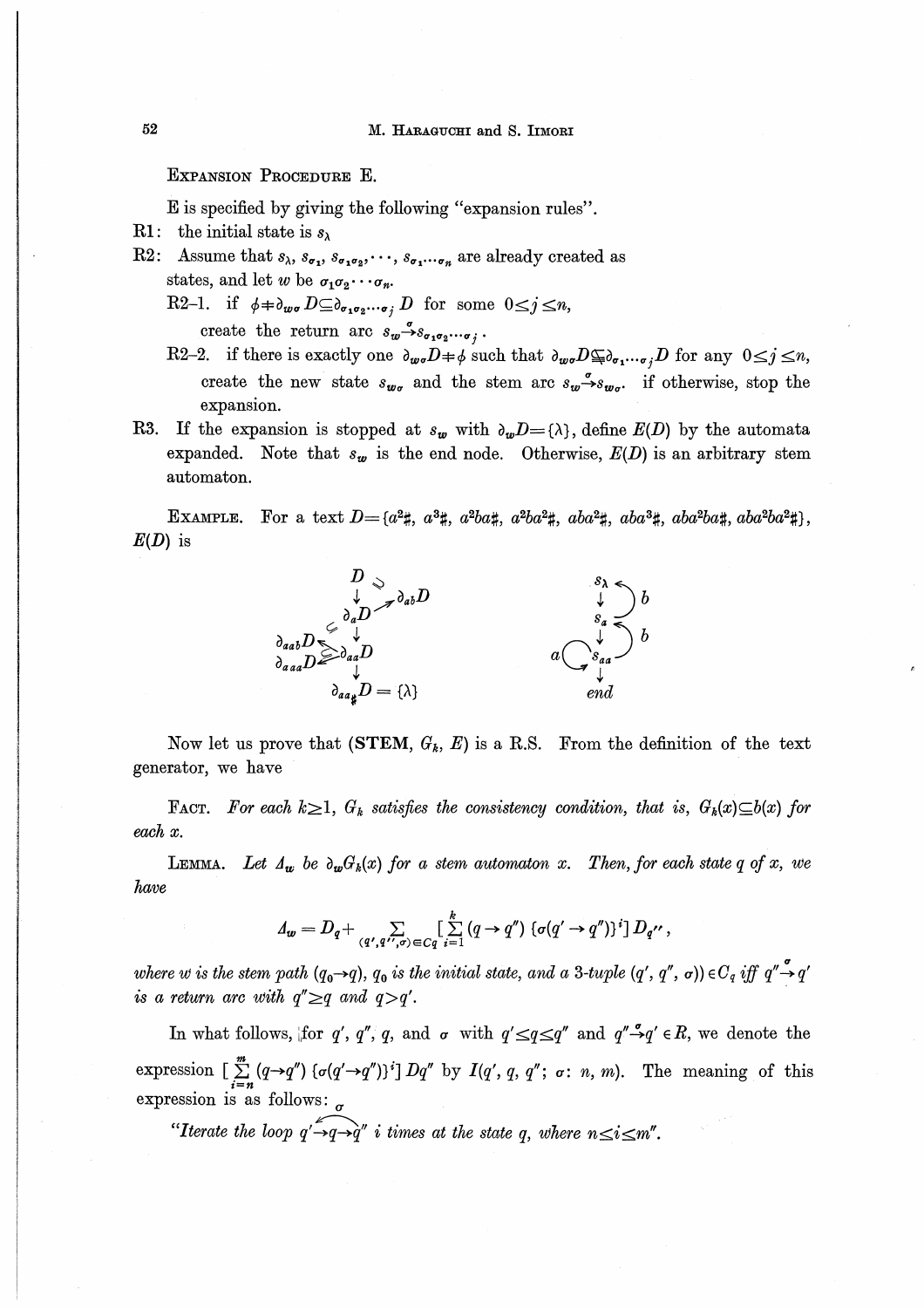PROOF OF THE LEMMA. By the definition of  $G_k$ , we have  $(q_0 \rightarrow q) D_q \subseteq D_{q_0} = G_k(x)$ , and hence

 $(1)$  $D_q \subseteq 4_w$  holds.

For  $(q', q'', \sigma) \in C_q$ , if any, the definition of  $D_q^{ref}$  implies  $D_q' \supseteq I(q' | q', q'' : \sigma : 1, k)$ . Thus we have

(2) 
$$
A_w \supseteq \partial_{(q'\rightarrow q)} D_{q'} \supseteq I(q',q,q''; \sigma; 1,k).
$$

By (1) and (2), we have  $A_{\omega} \supseteq D_q + \sum_{(q',q'',\sigma) \in C_q} I(q',q,q'';\sigma;1,k)$ . The converse is proved by induction on the number of states. Let  $q_0 \rightarrow q_1$  is a stem arc. Then by the definition, we have

(3) 
$$
\partial_{\tau}D_{q_{0}} = D_{q_{1}} + \sum_{(q_{0},q',\sigma) \in C_{q_{1}}} I(q_{0},q_{1},q'';\sigma;1,k).
$$

Thus, for each state  $q$  except  $q_0$ , we have

(4) 
$$
\Delta_{(q_0 \rightarrow q)} = \partial_{(q_1 \rightarrow q)} D_{q_1} + \sum_{(q_0, q'', \sigma) \in C_{q_1} \atop \epsilon q_1 \leq q \leq q''} I(q_0, q, q''; \sigma; 1, k)
$$

Let  $x_r$  be a subautomaton of x with its root  $q_1$ .



By the induction hypothesis for  $x_r$ , and by the fact that  $D_q=D_q^r$ , a text assigned to q by  $G_k(x_\tau)$ , we have

(5) 
$$
\partial_{(q_1 \rightarrow q)} D_{q_1} = D_q + \sum_{(q',q'',\sigma) \in C_q} I(q',q,q'';\sigma;1,k)
$$

Note that  $D_{q_1} = G_k(x_{\tau}).$ By  $(4)$  and  $(5)$ , we have

$$
A_{(q_{\mathbf{0}}\rightarrow q)} = D_q + \sum_{(q',q'',\sigma) \in C_q} I(q',q,q'';\sigma;1,k)
$$
  
+ 
$$
\sum_{(q_0,q'',\sigma) \in C_q} I(q_0,q,q'';\sigma;1,k)
$$
  

$$
\subseteq D_q + \sum_{(q',q'',\sigma) \in C_q} I(q',q,q'';\sigma;1,k).
$$

The base of our induction is trivial because  $D_q = \partial_\lambda D_q = \partial_\lambda$  and  $C_q$  is the empty set.

Now we can state the representation theorem for STEM. From the Fact, it suffices to show  $E(G_k(x))=x$ .